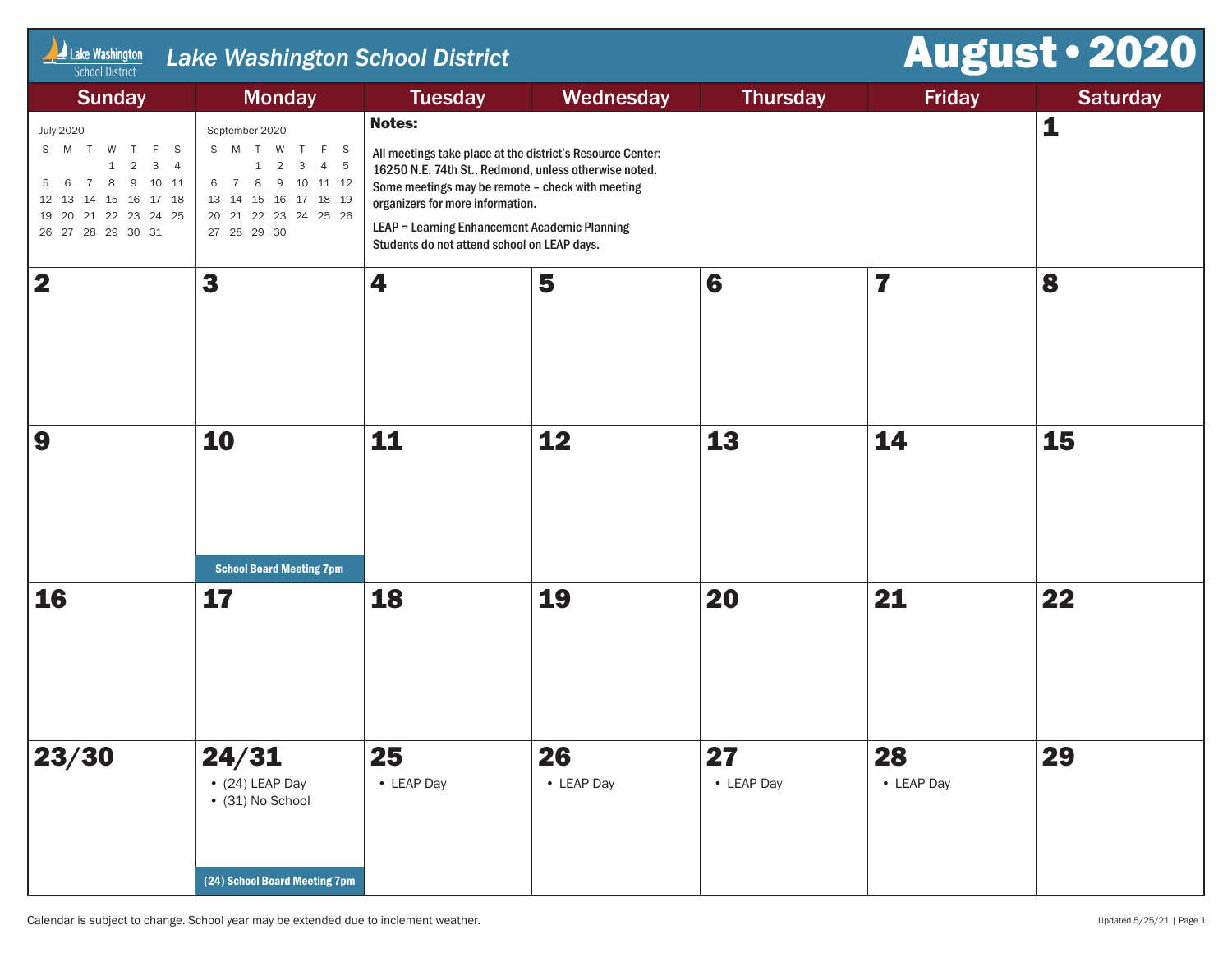| Lake Washington<br><b>School District</b>                                                                                                                                         | <b>Lake Washington School District</b>                                                                                                                                                                         |                                                                                                              |                                                                                               |                                                                                          |                                                                | <b>September . 2020</b> |
|-----------------------------------------------------------------------------------------------------------------------------------------------------------------------------------|----------------------------------------------------------------------------------------------------------------------------------------------------------------------------------------------------------------|--------------------------------------------------------------------------------------------------------------|-----------------------------------------------------------------------------------------------|------------------------------------------------------------------------------------------|----------------------------------------------------------------|-------------------------|
| <b>Sunday</b>                                                                                                                                                                     | <b>Monday</b>                                                                                                                                                                                                  | <b>Tuesday</b>                                                                                               | Wednesday                                                                                     | <b>Thursday</b>                                                                          | <b>Friday</b>                                                  | <b>Saturday</b>         |
| August 2020<br>S M T W T F S<br>$\mathbf{1}$<br>6<br>$\overline{7}$<br>5<br>8<br>2<br>4<br>- 3<br>10 11 12 13 14 15<br>9<br>16 17 18 19 20 21 22<br>23 24 25 26 27 28 29<br>30 31 | October 2020<br>S M T W T F S<br>$2 \quad 3$<br>$\mathbf{1}$<br>$\,$ 8 $\,$<br>$7\overline{ }$<br>9 10<br>$6\overline{6}$<br>4 5<br>11 12 13 14 15 16 17<br>18  19  20  21  22  23  24<br>25 26 27 28 29 30 31 | 1 School Starts<br>• First Day of School<br>$(grades 1-12)$<br>• Kindergarten Family<br>Connection Meetings* | 2<br>• Full School Day -<br>No Early Release<br>• Kindergarten Family<br>Connection Meetings* | 3<br>• Kindergarten Family<br>Connection Meetings*<br><b>PTSA Council Meeting 9:45am</b> | 4<br>• First Day of School<br>for Kindergarten                 | 5                       |
| 6                                                                                                                                                                                 | <b>7 NO SCHOOL</b><br>• Labor Day                                                                                                                                                                              | 8                                                                                                            | 9<br>• Wednesday 1.5 Hour<br>Early Release Begins                                             | 10<br>• First Day of School for<br>Preschool                                             | 11                                                             | 12                      |
| 13                                                                                                                                                                                | 14<br><b>School Board Meeting 5pm</b>                                                                                                                                                                          | 15<br><b>PTSA Special Education Group</b><br>Meeting 6:30pm                                                  | 16                                                                                            | 17<br>• First Day of School for<br><b>SNAPS Preschool</b><br>• Citizenship Day           | 18<br>• Rosh Hashanah<br>(begins sunset)                       | 19<br>• Rosh Hashanah   |
| 20<br>• Rosh Hashanah<br>(ends sunset)                                                                                                                                            | 21                                                                                                                                                                                                             | 22<br>• First Day of Autumn                                                                                  | 23                                                                                            | 24                                                                                       | 25                                                             | 26                      |
| 27<br>• Yom Kippur<br>• (begins sunset)                                                                                                                                           | 28<br>• Yom Kippur<br>(ends sunset)                                                                                                                                                                            | 29                                                                                                           | 30                                                                                            | <b>Notes:</b><br>PTSA = Parent Teacher Student Association                               | *Schools will schedule meetings with each kindergarten family. |                         |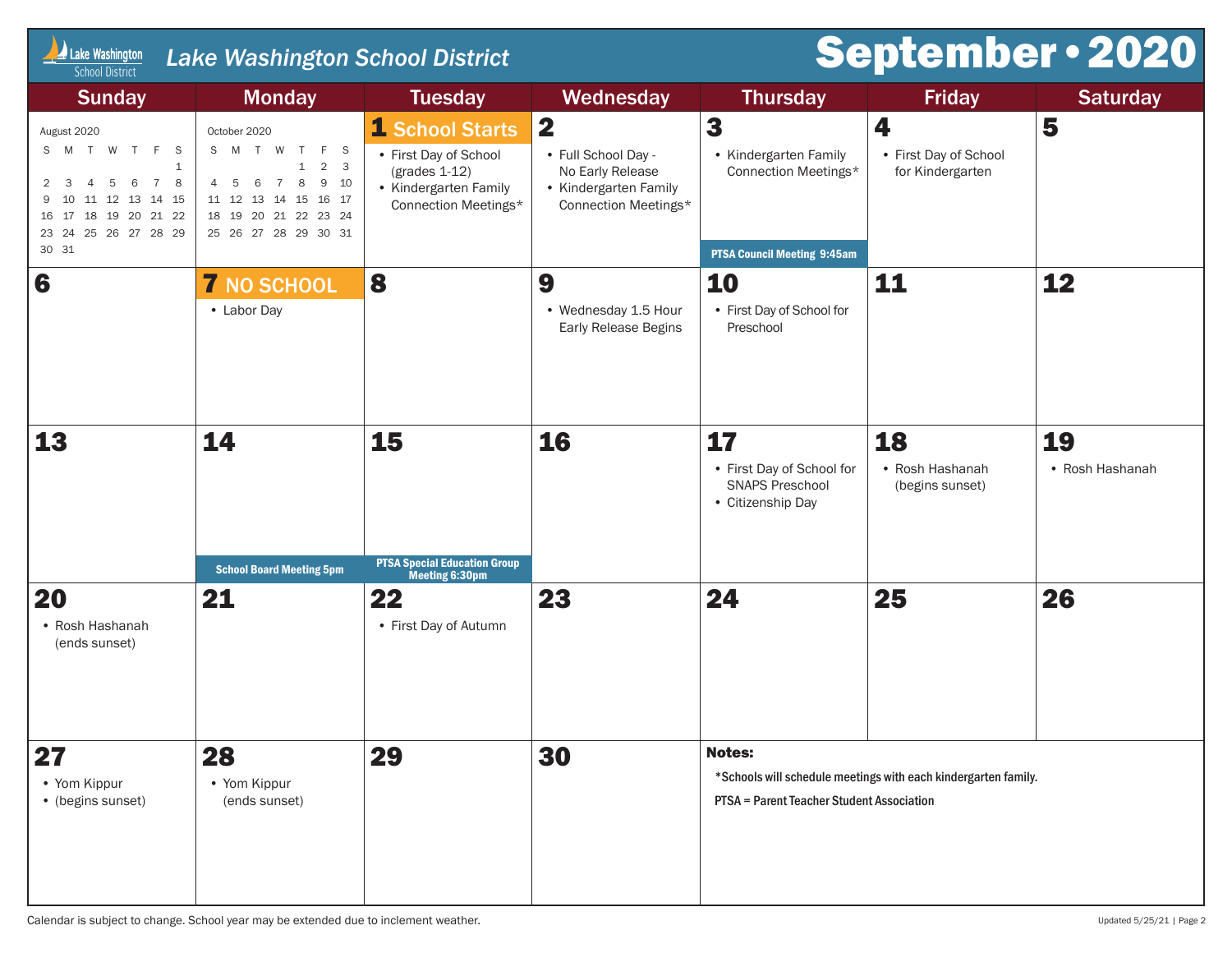| Lake Washington<br><b>School District</b>                                                                                                                                     | October . 2020<br><b>Lake Washington School District</b>                                                                             |                                                                                                                                                                                                                                                |           |                                    |                            |                   |  |  |  |
|-------------------------------------------------------------------------------------------------------------------------------------------------------------------------------|--------------------------------------------------------------------------------------------------------------------------------------|------------------------------------------------------------------------------------------------------------------------------------------------------------------------------------------------------------------------------------------------|-----------|------------------------------------|----------------------------|-------------------|--|--|--|
| <b>Sunday</b>                                                                                                                                                                 | <b>Monday</b>                                                                                                                        | <b>Tuesday</b>                                                                                                                                                                                                                                 | Wednesday | <b>Thursday</b>                    | <b>Friday</b>              | <b>Saturday</b>   |  |  |  |
| September 2020<br>S M T W T F S<br>$1 \quad 2 \quad 3$<br>$\overline{4}$<br>$-5$<br>8 9 10 11 12<br>$\overline{7}$<br>6<br>13  14  15  16  17  18  19<br>20 21 22 23 24 25 26 | November 2020<br>S M T W T F S<br>1 2 3 4 5 6 7<br>8 9 10 11 12 13 14<br>15  16  17  18  19  20  21<br>22 23 24 25 26 27 28<br>29 30 | <b>Notes:</b><br>*Oct. 12, 13, and 15 are half days at elementary schools for<br>conferences. Contact individual schools for specific conference<br>times or visit the Half Day Dismissal Times page on the district<br>website: www.lwsd.org. |           | 1                                  | $\overline{\mathbf{2}}$    | 3                 |  |  |  |
| 4                                                                                                                                                                             | 5                                                                                                                                    | 6                                                                                                                                                                                                                                              | 7         | <b>PTSA Council Meeting 9:45am</b> | 9                          | 10                |  |  |  |
|                                                                                                                                                                               | <b>School Board Meeting 7pm</b>                                                                                                      |                                                                                                                                                                                                                                                |           | 8                                  |                            |                   |  |  |  |
| 11                                                                                                                                                                            | 12<br>• Columbus Day/<br>Discoverers' Day                                                                                            | 13                                                                                                                                                                                                                                             | 14        | 15<br><b>Elementary Half Day</b>   | 16 NO SCHOOL<br>• LEAP Day | 17                |  |  |  |
| 18                                                                                                                                                                            | 19                                                                                                                                   | 20                                                                                                                                                                                                                                             | 21        | 22                                 | 23                         | 24                |  |  |  |
| · Birth of Bahá'u'lláh<br>(begins sunset)                                                                                                                                     | · Birth of Bahá'u'lláh                                                                                                               | <b>PTSA Special Education Group</b><br>meeting 6:30pm                                                                                                                                                                                          |           |                                    |                            |                   |  |  |  |
| 25                                                                                                                                                                            | 26                                                                                                                                   | 27                                                                                                                                                                                                                                             | 28        | 29                                 | 30                         | 31<br>• Halloween |  |  |  |
|                                                                                                                                                                               | <b>School Board Meeting 7pm</b>                                                                                                      |                                                                                                                                                                                                                                                |           |                                    |                            |                   |  |  |  |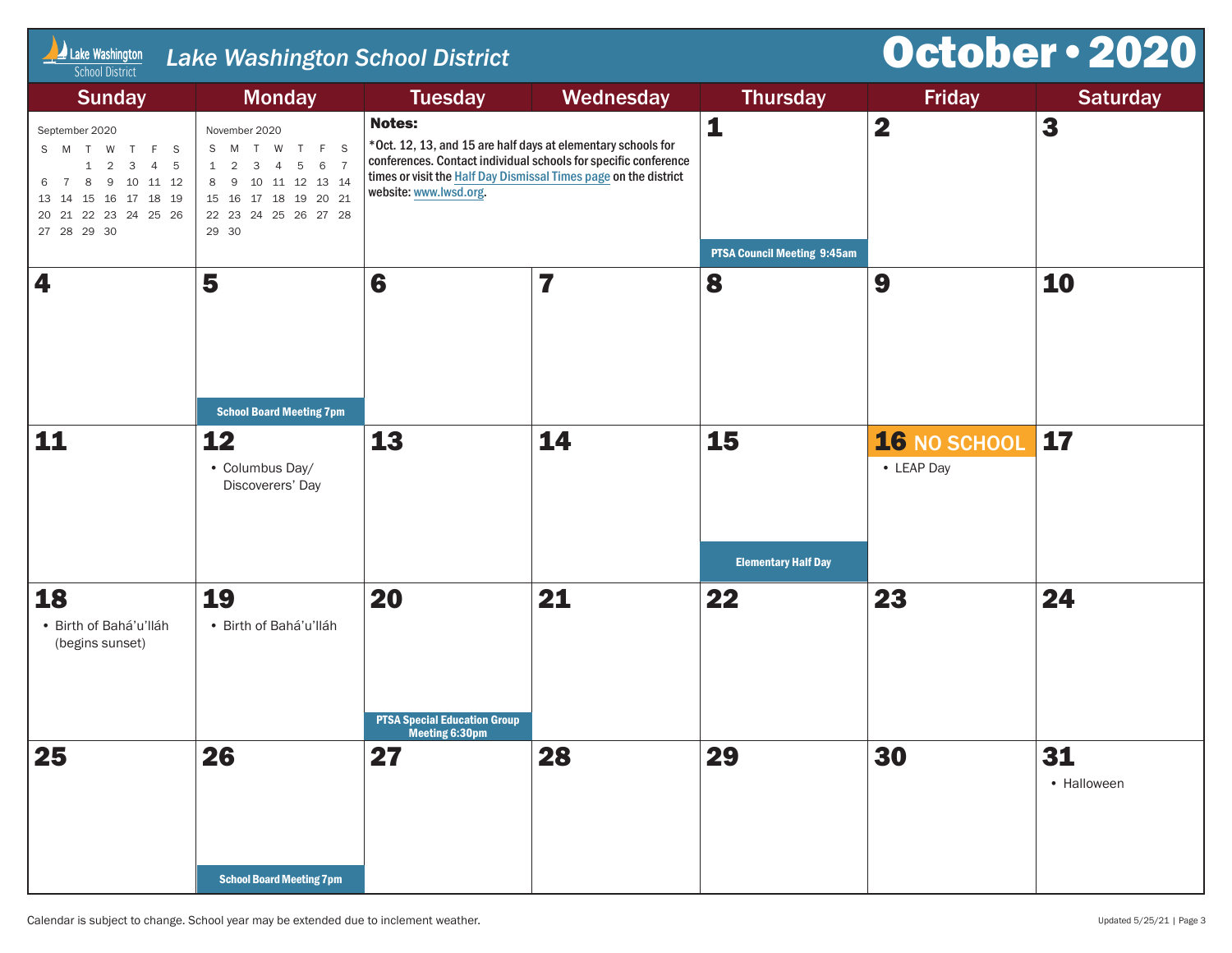| Lake Washington<br><b>School District</b>         | <b>November . 2020</b><br><b>Lake Washington School District</b> |                                                       |                                                                 |                                    |                                                                                                                                                |                                                                                                                                             |  |  |
|---------------------------------------------------|------------------------------------------------------------------|-------------------------------------------------------|-----------------------------------------------------------------|------------------------------------|------------------------------------------------------------------------------------------------------------------------------------------------|---------------------------------------------------------------------------------------------------------------------------------------------|--|--|
| <b>Sunday</b>                                     | <b>Monday</b>                                                    | <b>Tuesday</b>                                        | Wednesday                                                       | <b>Thursday</b>                    | <b>Friday</b>                                                                                                                                  | <b>Saturday</b>                                                                                                                             |  |  |
| 1<br>• Daylight Saving Time<br>Ends ("Fall Back") | $\mathbf 2$                                                      | 3<br>• Election Day                                   | 4                                                               | 5                                  | 6                                                                                                                                              | 7                                                                                                                                           |  |  |
|                                                   |                                                                  |                                                       | <b>Last Day 1st Quarter (Secondary)</b>                         | <b>PTSA Council Meeting 7pm</b>    |                                                                                                                                                |                                                                                                                                             |  |  |
| 8                                                 | 9                                                                | 10                                                    | <b>11 NO SCHOOL</b><br>• Veterans Day                           | 12<br>• Secondary grades due       | 13                                                                                                                                             | 14<br>• Diwali begins                                                                                                                       |  |  |
|                                                   | <b>School Board Meeting 7pm</b>                                  |                                                       |                                                                 |                                    |                                                                                                                                                |                                                                                                                                             |  |  |
| 15<br>• Diwali                                    | <b>16</b><br>• Diwali                                            | 17<br>• Diwali                                        | 18<br>• Diwali ends<br>• Education Support<br>Professionals Day | 19                                 | 20                                                                                                                                             | 21                                                                                                                                          |  |  |
|                                                   |                                                                  | <b>PTSA Special Education Group</b><br>Meeting 6:30pm |                                                                 |                                    |                                                                                                                                                |                                                                                                                                             |  |  |
| 22                                                | 23<br><b>School Board Meeting 7pm</b>                            | 24                                                    | 25 HALF DAY<br>• Thanksgiving Break                             | 26 NO SCHOOL<br>• Thanksgiving Day | 27 NO SCHOOL<br>• Thanksgiving Break                                                                                                           | 28                                                                                                                                          |  |  |
| 29                                                | 30                                                               | <b>Notes:</b>                                         |                                                                 |                                    | October 2020<br>S M T W T F S<br>1<br>$2 \quad 3$<br>4 5 6 7 8<br>9 10<br>11 12 13 14 15 16 17<br>18 19 20 21 22 23 24<br>25 26 27 28 29 30 31 | December 2020<br>S M T W T F S<br>$1 \t2 \t3 \t4 \t5$<br>6 7 8 9 10 11 12<br>13 14 15 16 17 18 19<br>20 21 22 23 24 25 26<br>27 28 29 30 31 |  |  |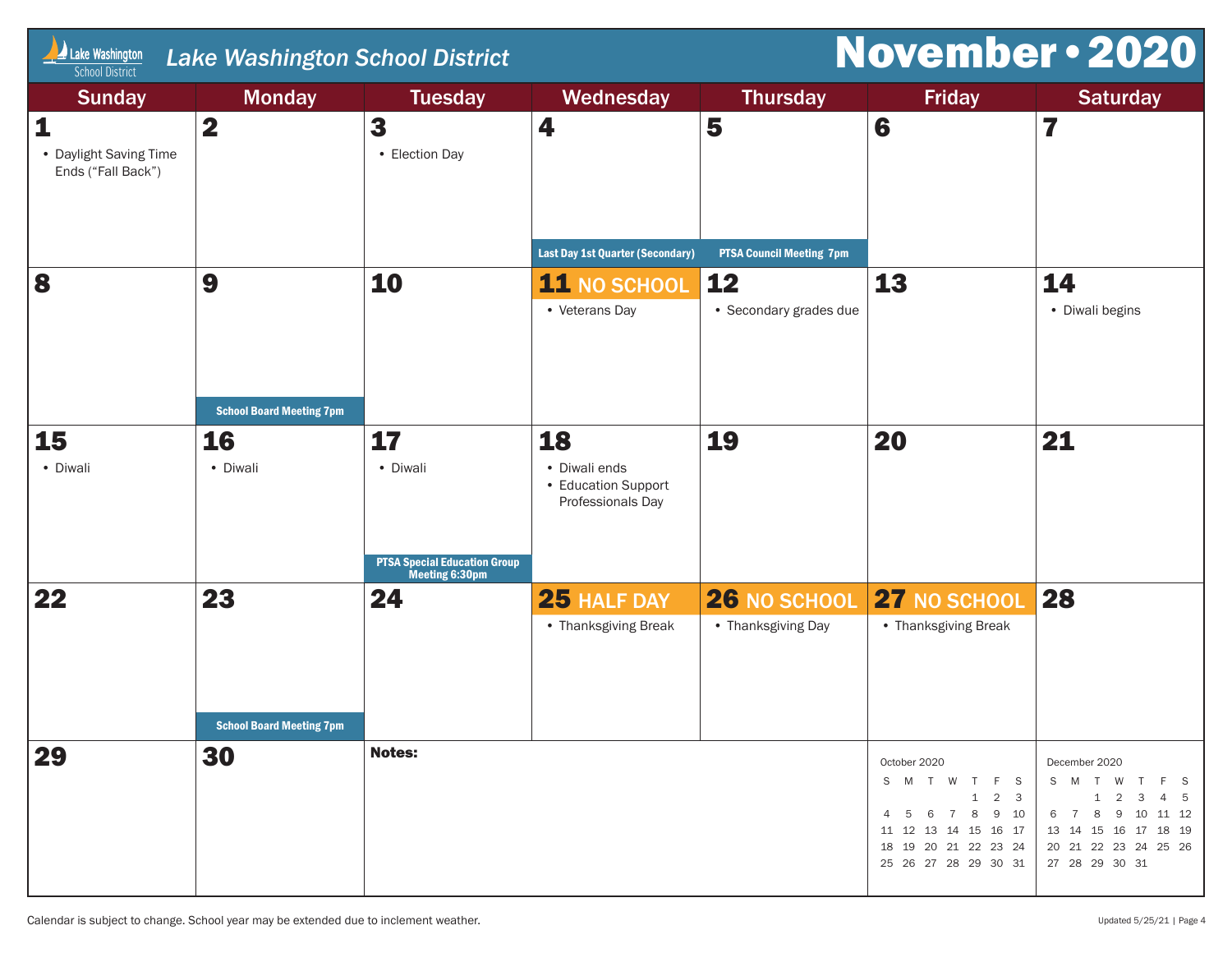| Lake Washington<br><b>Lake Washington School District</b><br><b>School District</b> |                                         |                             |                             |                                                 | December . 2020                                                                                                                                                                        |                                                                                                                                                    |  |
|-------------------------------------------------------------------------------------|-----------------------------------------|-----------------------------|-----------------------------|-------------------------------------------------|----------------------------------------------------------------------------------------------------------------------------------------------------------------------------------------|----------------------------------------------------------------------------------------------------------------------------------------------------|--|
| <b>Sunday</b>                                                                       | <b>Monday</b>                           | <b>Tuesday</b>              | Wednesday                   | <b>Thursday</b>                                 | <b>Friday</b>                                                                                                                                                                          | <b>Saturday</b>                                                                                                                                    |  |
| <b>Notes:</b>                                                                       |                                         | $\mathbf{1}$                | $\mathbf 2$                 | 3                                               | 4                                                                                                                                                                                      | 5                                                                                                                                                  |  |
|                                                                                     |                                         |                             |                             | <b>PTSA Council Meeting 9:45am</b>              |                                                                                                                                                                                        |                                                                                                                                                    |  |
| 6                                                                                   | 7                                       | 8                           | 9                           | 10<br>• Hanukkah<br>(begins sunset)             | 11<br>• Hanukkah                                                                                                                                                                       | 12<br>• Hanukkah                                                                                                                                   |  |
| 13<br>• Hanukkah                                                                    | 14<br>• Hanukkah                        | 15<br>• Hanukkah            | 16<br>• Hanukkah            | 17<br>• Hanukkah                                | 18<br>• Hanukkah<br>(ends sunset)                                                                                                                                                      | 19                                                                                                                                                 |  |
|                                                                                     | <b>School Board Meeting 7pm</b>         |                             |                             |                                                 |                                                                                                                                                                                        |                                                                                                                                                    |  |
| 20                                                                                  | 21 NO SCHOOL                            | 22 NO SCHOOL                | 23 NO SCHOOL                | 24 NO SCHOOL                                    | 25 NO SCHOOL                                                                                                                                                                           | 26                                                                                                                                                 |  |
|                                                                                     | • Winter Break<br>• First Day of Winter | • Winter Break              | • Winter Break              | • Winter Break                                  | • Winter Break<br>• Christmas                                                                                                                                                          | • Kwanzaa begins                                                                                                                                   |  |
| 27                                                                                  | <b>28 NO SCHOOL</b>                     | <b>29 NO SCHOOL</b>         | <b>30 NO SCHOOL</b>         | 31 NO SCHOOL                                    | November 2020                                                                                                                                                                          | January 2021                                                                                                                                       |  |
| • Kwanzaa                                                                           | • Winter Break<br>• Kwanzaa             | • Winter Break<br>• Kwanzaa | • Winter Break<br>• Kwanzaa | • Winter Break<br>• Kwanzaa<br>• New Year's Eve | S<br>M T W T<br>F S<br>$\overline{2}$<br>$\overline{\mathbf{3}}$<br>$\overline{4}$<br>5 6 7<br>1<br>10 11 12 13 14<br>9<br>15  16  17  18  19  20  21<br>22 23 24 25 26 27 28<br>29 30 | S M T W<br>$\top$<br>2<br>1<br>8<br>5<br>6<br>7<br>- 9<br>З<br>10 11 12 13 14<br>15 16<br>17 18 19 20 21 22 23<br>24  25  26  27  28  29  30<br>31 |  |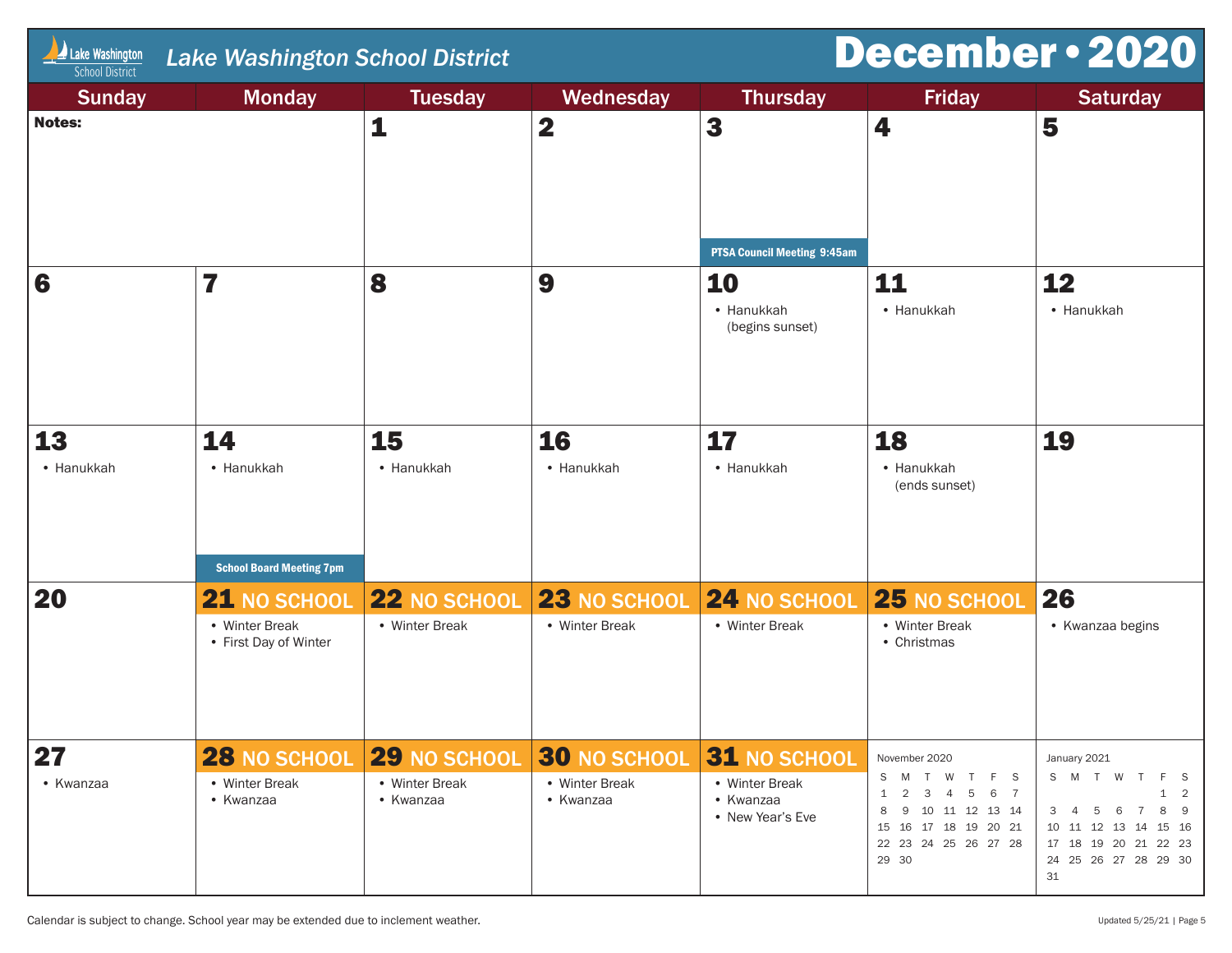| Lake Washington<br><b>School District</b>                                                                                                                                                              | <b>Lake Washington School District</b>                                                                                                                            |                                                                                                    | January . 2021                                                                                                                     |                                                                                                    |                                                                                                    |                         |
|--------------------------------------------------------------------------------------------------------------------------------------------------------------------------------------------------------|-------------------------------------------------------------------------------------------------------------------------------------------------------------------|----------------------------------------------------------------------------------------------------|------------------------------------------------------------------------------------------------------------------------------------|----------------------------------------------------------------------------------------------------|----------------------------------------------------------------------------------------------------|-------------------------|
| <b>Sunday</b>                                                                                                                                                                                          | <b>Monday</b>                                                                                                                                                     | <b>Tuesday</b>                                                                                     | Wednesday                                                                                                                          | <b>Thursday</b>                                                                                    | <b>Friday</b>                                                                                      | <b>Saturday</b>         |
| December 2020<br>S M T W T F S<br>$2 \quad 3$<br>$\overline{4}$<br>1<br>$5^{\circ}$<br>8 9 10 11 12<br>$\overline{7}$<br>6<br>13  14  15  16  17  18  19<br>20 21 22 23 24 25 26<br>27  28  29  30  31 | February 2021<br>S M T W T F S<br>$1 \quad 2 \quad 3 \quad 4$<br>5 6<br>7 8 9 10 11 12 13<br>14    15    16    17    18    19    20<br>21 22 23 24 25 26 27<br>28 | <b>Notes:</b><br>the Half Day Dismissal Times page on the district website<br>(www.lwsd.org).      | *Jan. 26, 28 and 29 are half days at schools for conferences.<br>Contact individual schools for specific conference times or visit |                                                                                                    | 1 NO SCHOOL<br>• Winter Break<br>• New Year's Day<br>• Kwanzaa ends                                | $\overline{\mathbf{2}}$ |
| 3                                                                                                                                                                                                      | 4                                                                                                                                                                 | 5                                                                                                  | 6                                                                                                                                  | 7<br><b>PTSA Council Meeting 9:45am</b>                                                            | 8                                                                                                  | 9                       |
| 10                                                                                                                                                                                                     | 11<br><b>School Board Meeting 7pm</b>                                                                                                                             | 12                                                                                                 | 13                                                                                                                                 | 14                                                                                                 | 15                                                                                                 | 16                      |
| 17                                                                                                                                                                                                     | 18 NO SCHOOL<br>• Martin Luther King Jr.<br>Day (Observed)                                                                                                        | 19<br><b>PTSA Special Education Group</b><br>Meeting 6:30pm                                        | 20<br>• Elementary grades due                                                                                                      | 21                                                                                                 | 22<br><b>Last Day 1st Semester (Secondary)</b>                                                     | 23                      |
| 24/31                                                                                                                                                                                                  | 25<br><b>School Board Meeting 7pm</b>                                                                                                                             | 26<br>Elem. Half Day-Conferences*<br><b>Preschool Conferences-</b><br><b>No Preschool Programs</b> | 27                                                                                                                                 | 28<br>Elem. Half Day-Conferences*<br><b>Preschool Conferences-</b><br><b>No Preschool Programs</b> | 29<br>Elem. Half Day-Conferences*<br><b>Preschool Conferences-</b><br><b>No Preschool Programs</b> | 30                      |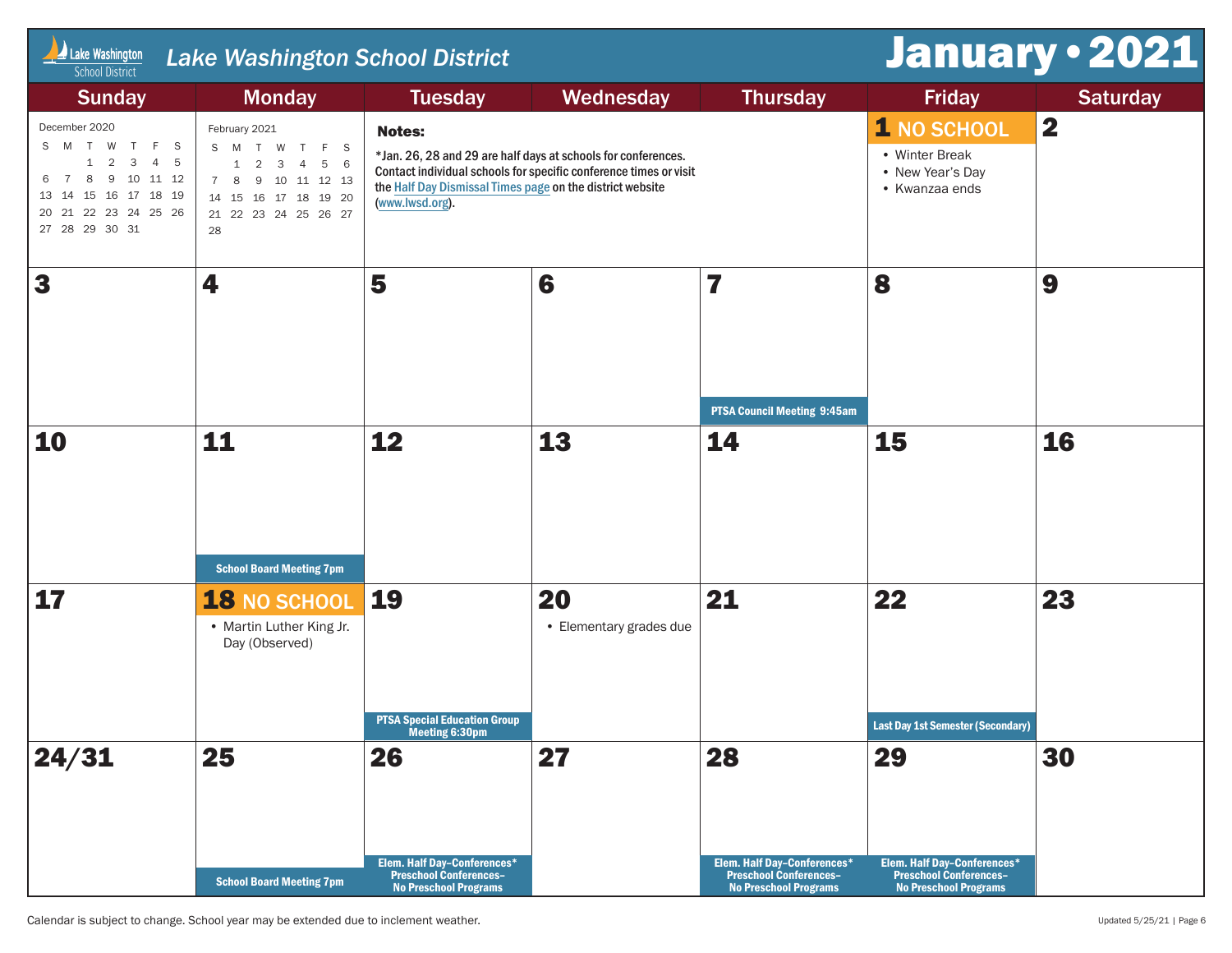| $\Box$ Lake Washington<br><b>School District</b>                                                                                                                    | <b>Lake Washington School District</b> | February . 2021                           |           |                                  |                                                     |                                                                                                                                                 |
|---------------------------------------------------------------------------------------------------------------------------------------------------------------------|----------------------------------------|-------------------------------------------|-----------|----------------------------------|-----------------------------------------------------|-------------------------------------------------------------------------------------------------------------------------------------------------|
| <b>Sunday</b>                                                                                                                                                       | <b>Monday</b>                          | <b>Tuesday</b>                            | Wednesday | <b>Thursday</b>                  | <b>Friday</b>                                       | <b>Saturday</b>                                                                                                                                 |
| January 2021<br>S M T W T F S<br>$\overline{2}$<br>$\mathbf{1}$<br>8<br>6<br>- 9<br>$7\overline{ }$<br>З<br>5<br>13 14 15 16<br>12<br>10<br>19 20 21 22 23<br>17 18 | 1<br>• Secondary grades due            | $\overline{\mathbf{2}}$                   | 3         | 4                                | 5                                                   | 6                                                                                                                                               |
| 24  25  26  27  28  29  30<br>31                                                                                                                                    |                                        |                                           |           | <b>PTSA Council Meeting 7pm</b>  |                                                     |                                                                                                                                                 |
| 7                                                                                                                                                                   | 8                                      | 9                                         | 10        | <b>11 NO SCHOOL</b>              | 12 NO SCHOOL                                        | 13                                                                                                                                              |
|                                                                                                                                                                     |                                        |                                           |           | • Mid-Winter Break               | • Mid-Winter Break<br>• Lunar (Chinese)<br>New Year |                                                                                                                                                 |
|                                                                                                                                                                     | <b>School Board Meeting 7pm</b>        |                                           |           |                                  |                                                     |                                                                                                                                                 |
| 14<br>• Valentine's Day                                                                                                                                             | 15 NO SCHOOL<br>• Presidents Day       | <b>16</b>                                 | 17        | 18                               | 19                                                  | 20                                                                                                                                              |
|                                                                                                                                                                     |                                        |                                           |           | <b>Kindergarten Registration</b> |                                                     |                                                                                                                                                 |
| 21                                                                                                                                                                  | 22                                     | 23<br><b>PTSA Special Education Group</b> | 24        | 25                               | 26                                                  | 27                                                                                                                                              |
| 28                                                                                                                                                                  | <b>Notes:</b>                          | Meeting 6:30pm                            |           |                                  |                                                     | March 2021<br>S M T W T F S<br>$1 \t2 \t3 \t4$<br>5 6<br>7 8 9 10 11 12 13<br>14  15  16  17  18  19  20<br>21 22 23 24 25 26 27<br>28 29 30 31 |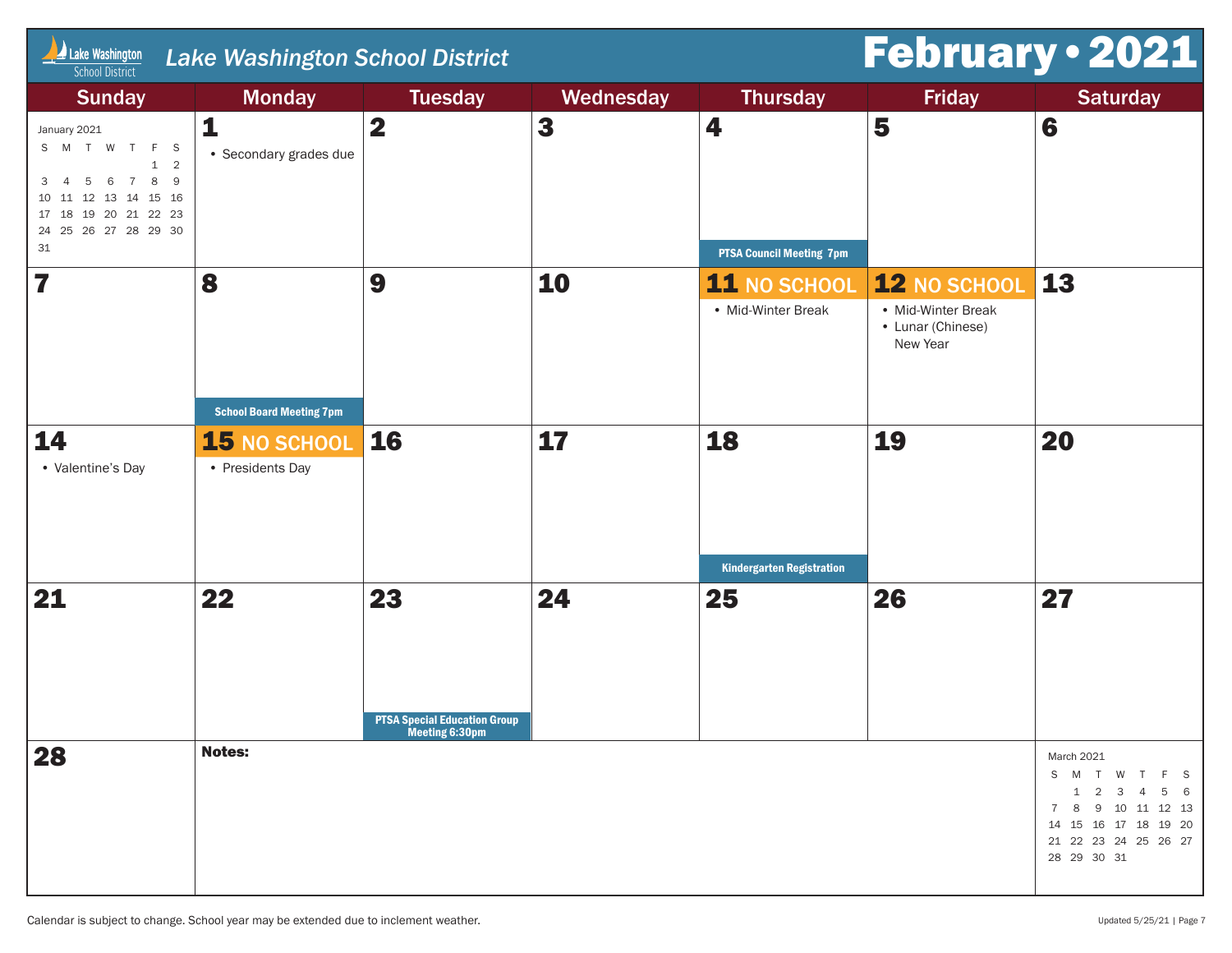| <b>March . 2021</b><br>$\Box$ Lake Washington<br>Lake Washington School District<br><b>School District</b>                                                                  |                                       |                                                             |                           |                                    |                            |                                                                                                                                                                                                                    |  |  |
|-----------------------------------------------------------------------------------------------------------------------------------------------------------------------------|---------------------------------------|-------------------------------------------------------------|---------------------------|------------------------------------|----------------------------|--------------------------------------------------------------------------------------------------------------------------------------------------------------------------------------------------------------------|--|--|
| <b>Sunday</b>                                                                                                                                                               | <b>Monday</b>                         | <b>Tuesday</b>                                              | Wednesday                 | <b>Thursday</b>                    | <b>Friday</b>              | <b>Saturday</b>                                                                                                                                                                                                    |  |  |
| February 2021<br>S M<br>$\top$<br>W T<br>F S<br>$1 \quad 2 \quad 3 \quad 4$<br>5 6<br>10 11 12 13<br>9<br>7<br>16  17  18  19  20<br>15<br>14<br>21 22 23 24 25 26 27<br>28 | $\mathbf{1}$                          | $\overline{\mathbf{2}}$                                     | $\mathbf{3}$              | 4                                  | 5                          | 6                                                                                                                                                                                                                  |  |  |
|                                                                                                                                                                             | <b>School Board Meeting 7pm</b>       |                                                             |                           | <b>PTSA Council Meeting 9:45am</b> |                            |                                                                                                                                                                                                                    |  |  |
| 7                                                                                                                                                                           | 8                                     | 9                                                           | 10                        | 11                                 | 12 NO SCHOOL<br>• LEAP Day | <b>13</b>                                                                                                                                                                                                          |  |  |
| 14<br>• Daylight Saving<br><b>Time Begins</b><br>("Spring Forward")                                                                                                         | 15                                    | 16                                                          | 17<br>· St. Patrick's Day | 18                                 | 19                         | <b>20</b><br>• First Day of Spring                                                                                                                                                                                 |  |  |
| 21                                                                                                                                                                          | <b>School Board Meeting 7pm</b><br>22 | <b>PTSA Special Education Group</b><br>Meeting 6:30pm<br>23 | 24                        | 25                                 | 26                         | 27<br>• Passover<br>(begins sunset)                                                                                                                                                                                |  |  |
| 28<br>• Passover                                                                                                                                                            | 29<br>• Passover                      | 30<br>• Passover                                            | 31<br>• Passover          | <b>Notes:</b>                      |                            | April 2021<br>S M T W<br>F.<br>- S<br>$\overline{\mathbf{3}}$<br>$\overline{2}$<br>1<br>9 10<br>8<br>$\overline{4}$<br>- 6<br>$\overline{7}$<br>.5<br>15 16 17<br>11 12<br>13<br>-14<br>18  19  20  21  22  23  24 |  |  |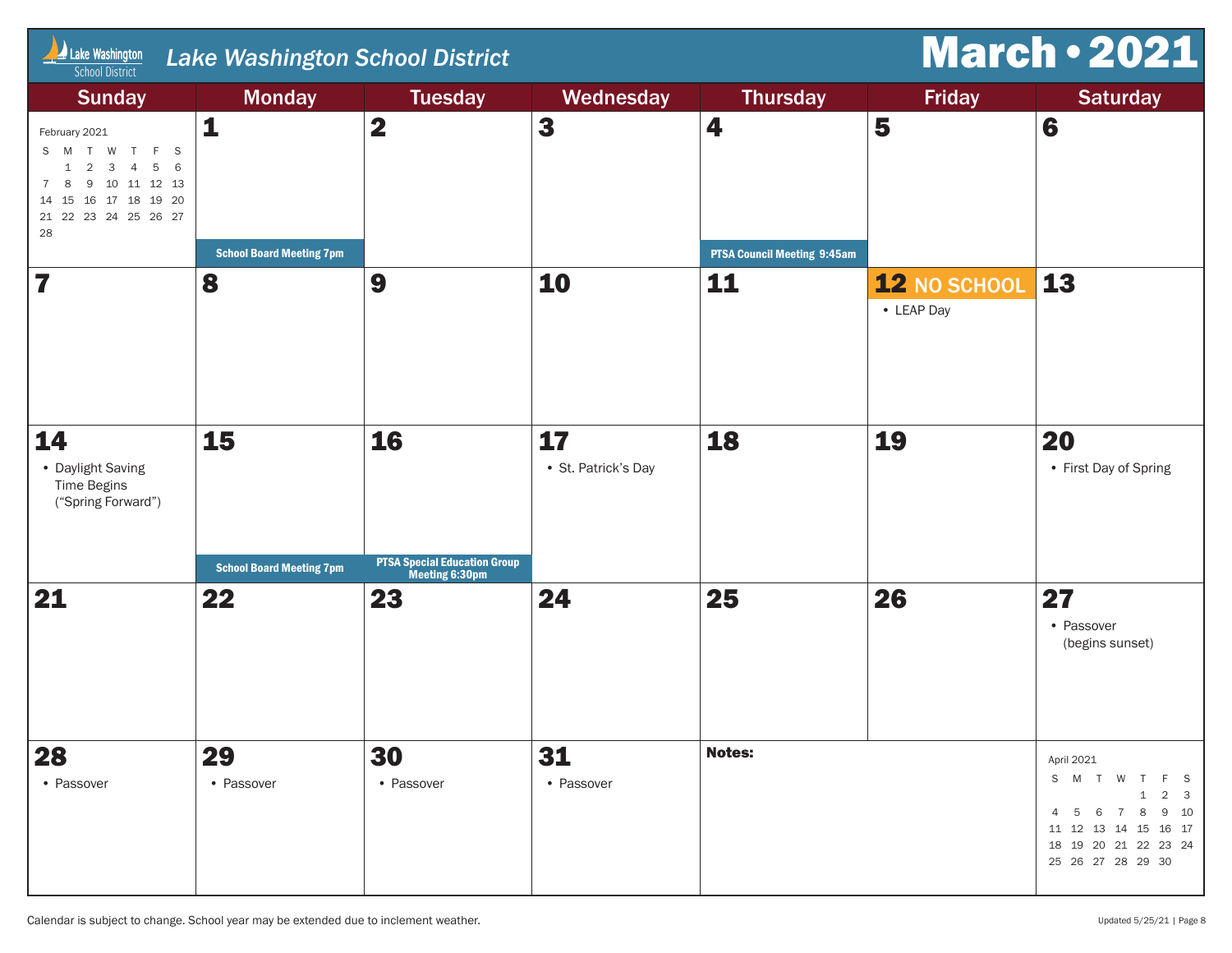| <b>April · 2021</b><br>Lake Washington<br><b>Lake Washington School District</b><br><b>School District</b>                                                                |                                                                                                   |                                                                                                                       |                                                                         |                                      |                                                               |                                                                                                                                                                                               |
|---------------------------------------------------------------------------------------------------------------------------------------------------------------------------|---------------------------------------------------------------------------------------------------|-----------------------------------------------------------------------------------------------------------------------|-------------------------------------------------------------------------|--------------------------------------|---------------------------------------------------------------|-----------------------------------------------------------------------------------------------------------------------------------------------------------------------------------------------|
| <b>Sunday</b>                                                                                                                                                             | <b>Monday</b>                                                                                     | <b>Tuesday</b>                                                                                                        | Wednesday                                                               | <b>Thursday</b>                      | <b>Friday</b>                                                 | <b>Saturday</b>                                                                                                                                                                               |
| March 2021<br>T W T F S<br>S M<br>5<br>$\overline{2}$<br>3<br>6<br>4<br>1<br>10 11 12 13<br>8<br>9<br>7<br>16 17 18 19 20<br>14 15<br>21 22 23 24 25 26 27<br>28 29 30 31 | <b>Notes:</b>                                                                                     |                                                                                                                       |                                                                         | 1<br>• Passover                      | $\mathbf 2$<br>• Passover<br>• Good Friday                    | 3<br>• Passover                                                                                                                                                                               |
|                                                                                                                                                                           |                                                                                                   |                                                                                                                       |                                                                         | <b>PTSA Council Meeting 7pm</b>      | <b>Last Day 3rd Quarter (Secondary)</b>                       |                                                                                                                                                                                               |
| 4<br>• Passover<br>(ends sunset)<br>• Easter                                                                                                                              | 5 NO SCHOOL<br>• Spring Break                                                                     | <b>6 NO SCHOOL</b><br>• Spring Break                                                                                  | <b>7 NO SCHOOL</b><br>• Spring Break                                    | <b>8 NO SCHOOL</b><br>• Spring Break | <b>9 NO SCHOOL</b><br>• Spring Break                          | 10                                                                                                                                                                                            |
| 11                                                                                                                                                                        | 12<br>• First Day of Ramadan<br>(begins sunset)                                                   | 13<br>• Ramadan                                                                                                       | 14<br>• Ramadan                                                         | 15<br>• Ramadan                      | 16<br>• Ramadan                                               | 17<br>• Ramadan                                                                                                                                                                               |
| 18                                                                                                                                                                        | 19                                                                                                | 20                                                                                                                    | 21                                                                      | 22                                   | 23                                                            | 24                                                                                                                                                                                            |
| • Ramadan                                                                                                                                                                 | • Ramadan<br>· First Day of Ridván<br>Festival (begins sunset)<br><b>School Board Meeting 7pm</b> | • Ramadan<br>· First Day of Ridván<br>Festival (ends sunset)<br><b>PTSA Special Education Group</b><br>meeting 6:30pm | • Administrative<br>Professionals Day<br>• Ramadan<br>• Ridván Festival | • Ramadan<br>• Ridván Festival       | • Secondary grades due<br>• Ramadan<br>• Ridván Festival      | • Ramadan<br>· Ridván Festival                                                                                                                                                                |
| 25                                                                                                                                                                        | 26                                                                                                | 27                                                                                                                    | 28                                                                      | 29                                   | 30                                                            | May 2021                                                                                                                                                                                      |
| • Ramadan<br>· Ridván Festival                                                                                                                                            | • Ramadan<br>· Ridván Festival                                                                    | • Ramadan<br>· Ninth Day of Ridván<br>Festival (begins<br>sunset)                                                     | • Ramadan<br>• Ninth Day of Ridván<br>Festival (ends sunset)            | • Ramadan<br>· Ridván Festival       | • Ramadan<br>• Last Day of Ridván<br>Festival (begins sunset) | S M T W<br>F.<br>$\top$<br>- S<br>$\overline{2}$<br>3<br>$\overline{4}$<br>5<br>6<br>$7^{\circ}$<br>- 8<br>9 10 11 12 13 14 15<br>16  17  18  19  20  21  22<br>23 24 25 26 27 28 29<br>30 31 |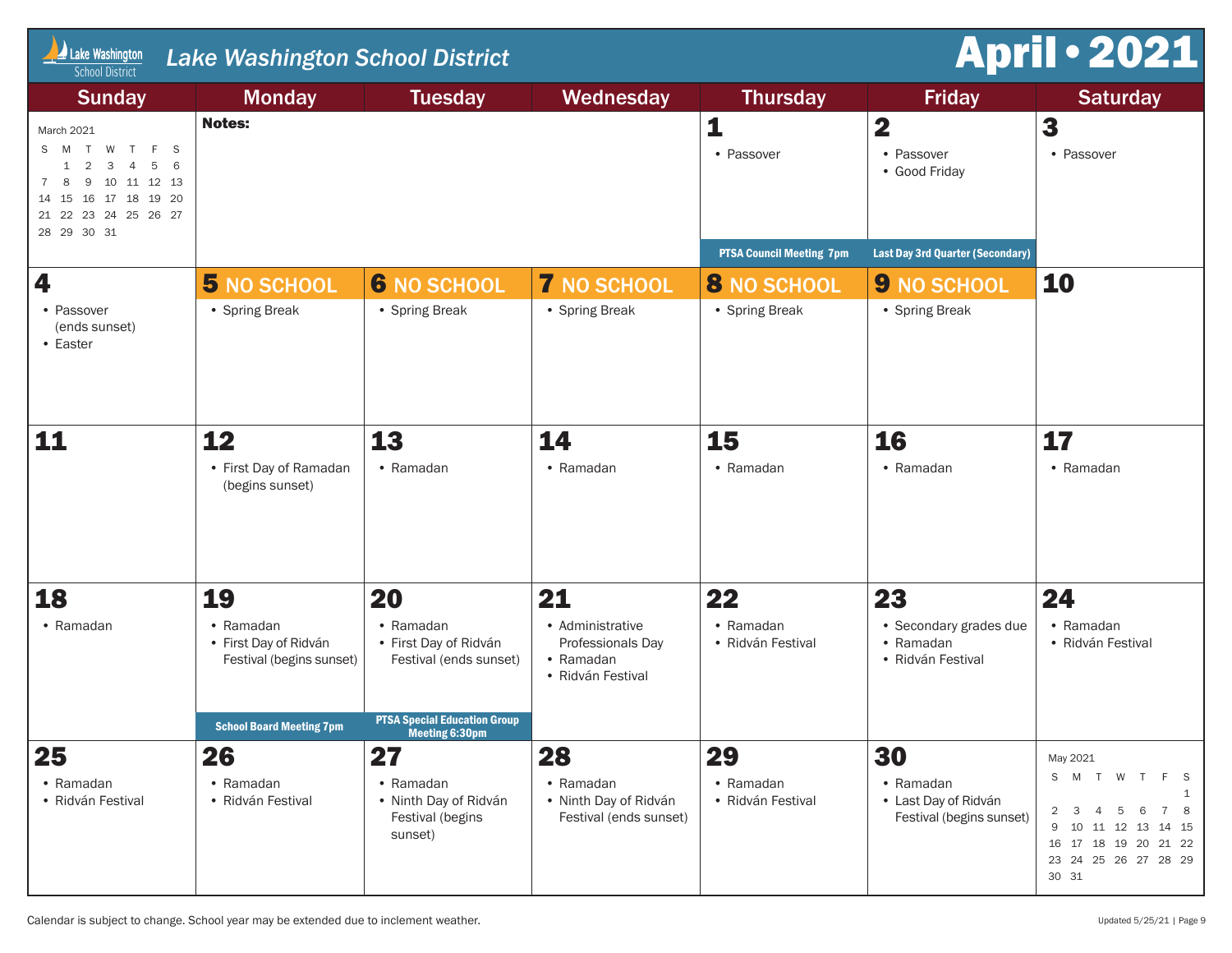| Lake Washington<br><b>Lake Washington School District</b><br><b>School District</b>                                                                                                                                                    | <b>May . 2021</b>                                                                                                                                                                       |                                           |                                                                                            |                                                      |                                     |                                                                                     |
|----------------------------------------------------------------------------------------------------------------------------------------------------------------------------------------------------------------------------------------|-----------------------------------------------------------------------------------------------------------------------------------------------------------------------------------------|-------------------------------------------|--------------------------------------------------------------------------------------------|------------------------------------------------------|-------------------------------------|-------------------------------------------------------------------------------------|
| <b>Sunday</b><br>April 2021<br>S M T W T F S<br>$\overline{2}$<br>$\overline{\mathbf{3}}$<br>$\mathbf{1}$<br>8<br>9<br>$\overline{7}$<br>10<br>6<br>-5<br>11 12 13 14 15 16 17<br>18  19  20  21  22  23  24<br>25  26  27  28  29  30 | <b>Monday</b><br>June 2021<br>S M T W T<br>F S<br>$\overline{2}$<br>$\mathbf{3}$<br>4 5<br>$\mathbf{1}$<br>9 10 11 12<br>8<br>6 7<br>13  14  15  16  17  18  19<br>20 21 22 23 24 25 26 | <b>Tuesday</b><br><b>Notes:</b>           | Wednesday                                                                                  | <b>Thursday</b>                                      | <b>Friday</b>                       | <b>Saturday</b><br>1<br>• Ramadan<br>• Last Day of Ridván<br>Festival (ends sunset) |
| $\overline{\mathbf{2}}$<br>• Ramadan                                                                                                                                                                                                   | 3<br>• Ramadan<br><b>School Board Meeting 7pm</b>                                                                                                                                       | 4<br>• National Teacher Day<br>• Ramadan  | 5<br>• Ramadan                                                                             | 6<br>• Ramadan<br><b>PTSA Council Meeting 9:45am</b> | 7<br>• Ramadan                      | 8<br>• Ramadan                                                                      |
| 9<br>• Mother's Day<br>• Ramadan                                                                                                                                                                                                       | 10<br>• Ramadan                                                                                                                                                                         | 11<br>• Ramadan                           | 12<br>• National School<br>Nurse Day<br>• Ramadan ends<br>• Eid Al-Fitr<br>(begins sunset) | 13<br>• Eid Al-Fitr<br>(ends sunset)                 | 14                                  | 15                                                                                  |
| <b>16</b>                                                                                                                                                                                                                              | 17<br><b>School Board Meeting 7pm</b>                                                                                                                                                   | 18<br><b>PTSA Special Education Group</b> | 19<br><b>Preschool Conferences-</b>                                                        | 20<br><b>Preschool Conferences-</b>                  | 21<br><b>Preschool Conferences-</b> | 22                                                                                  |
| 23/30                                                                                                                                                                                                                                  | <b>24/31 NO SCHOOL</b><br>• (24) Regular School Day<br>• (31) Memorial Day -<br>No School                                                                                               | <b>Meeting 6:30pm</b><br>25               | <b>NO Preschool Programs</b><br>26                                                         | <b>NO Preschool Programs</b><br>27                   | <b>NO Preschool Programs</b><br>28  | 29                                                                                  |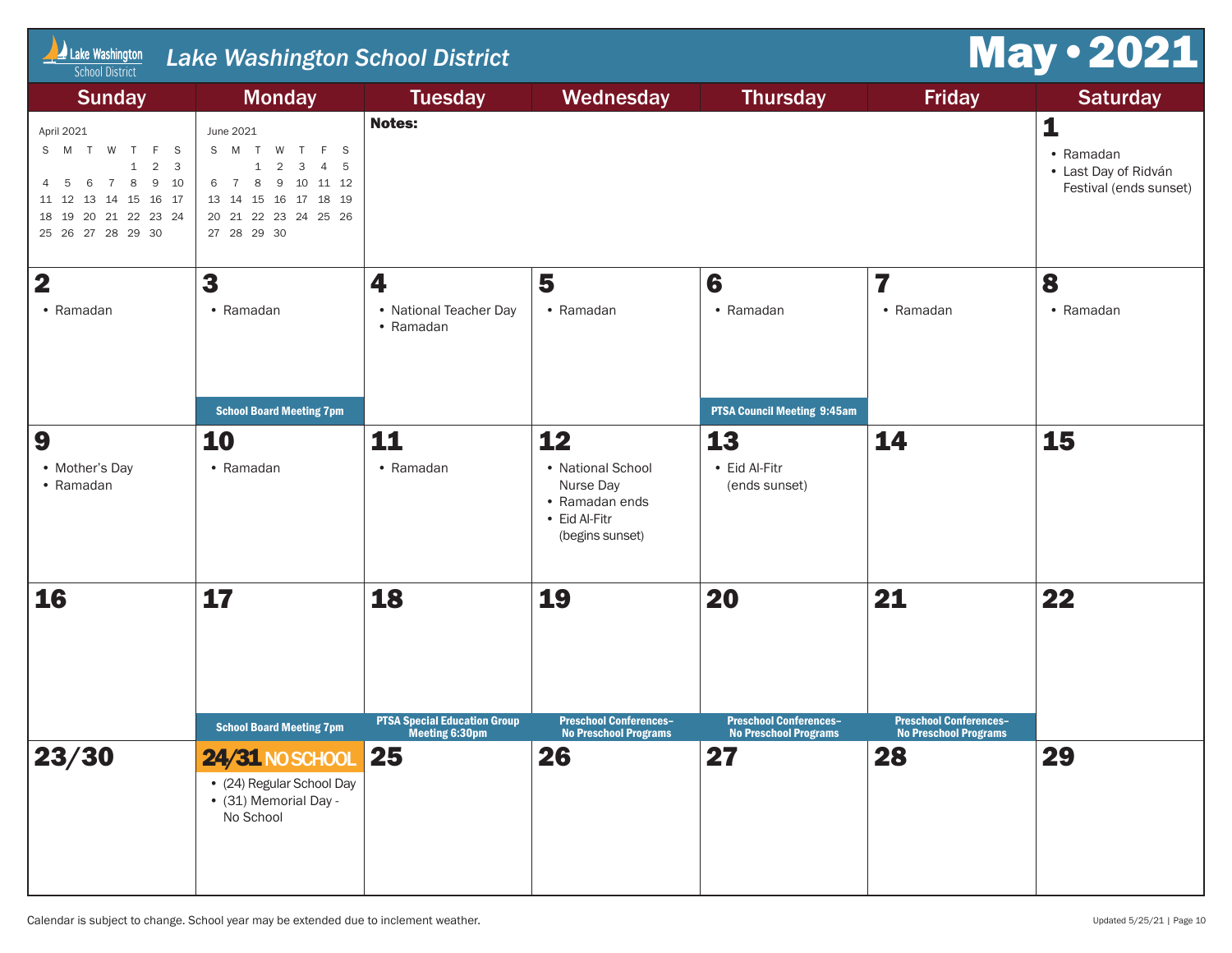| <b>June . 2021</b><br>Lake Washington<br><b>Lake Washington School District</b><br><b>School District</b>                                                                                 |                                                                                                                                                                                    |                                                       |                                                                                                                                                            |                                                                                                                                                      |                                                                |                    |  |  |
|-------------------------------------------------------------------------------------------------------------------------------------------------------------------------------------------|------------------------------------------------------------------------------------------------------------------------------------------------------------------------------------|-------------------------------------------------------|------------------------------------------------------------------------------------------------------------------------------------------------------------|------------------------------------------------------------------------------------------------------------------------------------------------------|----------------------------------------------------------------|--------------------|--|--|
| <b>Sunday</b>                                                                                                                                                                             | <b>Monday</b>                                                                                                                                                                      | <b>Tuesday</b>                                        | Wednesday                                                                                                                                                  | <b>Thursday</b>                                                                                                                                      | <b>Friday</b>                                                  | <b>Saturday</b>    |  |  |
| May 2021<br>S M T W T F S<br>1<br>$\overline{7}$<br>5<br>6<br>8<br>2 <sup>3</sup><br>$\overline{4}$<br>9 10 11 12 13 14 15<br>16  17  18  19  20  21  22<br>23 24 25 26 27 28 29<br>30 31 | July 2021<br>S M T W T F S<br>$\mathbf{1}$<br>$2 \quad 3$<br>8<br>6<br>$\overline{7}$<br>9 10<br>4 5<br>11 12 13 14 15 16 17<br>18  19  20  21  22  23  24<br>25 26 27 28 29 30 31 | 1 NO SCHOOL<br>• Snow Make-up Day                     | $\overline{\mathbf{2}}$                                                                                                                                    | 3                                                                                                                                                    | 4<br>• Last Day of School for<br><b>SNAPS Preschool</b>        | 5                  |  |  |
| 6                                                                                                                                                                                         | 7                                                                                                                                                                                  | 8                                                     | 9                                                                                                                                                          | <b>PTSA Council Meeting 9:45am</b><br>10<br>• Elementary grades due                                                                                  | 11<br>• Last Day of School for<br>Preschool                    | 12                 |  |  |
| *Commencement:<br><b>Eastside Native American</b><br><b>Education Program</b>                                                                                                             | <b>School Board Meeting 7pm</b>                                                                                                                                                    | *Commencement:<br><b>Transition Academy - Redmond</b> | *Commencement:<br><b>Emerson K-12</b><br><b>International Community School</b><br><b>Juanita High School/Futures</b><br><b>Lake Washington High School</b> | *Commencement:<br><b>Eastlake High School</b><br><b>Redmond High School</b><br><b>Tesla STEM High School</b><br><b>Transition Academy - Kirkland</b> | *Commencement:<br><b>Emerson High School</b>                   |                    |  |  |
| 13                                                                                                                                                                                        | 14                                                                                                                                                                                 | 15                                                    | 16 HALF DAY<br>• Last Day of School<br>$(K-12)$<br>• Secondary grades due                                                                                  | 17                                                                                                                                                   | 18                                                             | 19<br>• Juneteenth |  |  |
|                                                                                                                                                                                           |                                                                                                                                                                                    |                                                       | <b>Last Day 2nd Semester (Secondary)</b>                                                                                                                   |                                                                                                                                                      |                                                                |                    |  |  |
| 20<br>• Father's Day<br>• First Day of Summer                                                                                                                                             | 21                                                                                                                                                                                 | 22                                                    | 23                                                                                                                                                         | 24                                                                                                                                                   | 25                                                             | 26                 |  |  |
| 27                                                                                                                                                                                        | 28                                                                                                                                                                                 | 29                                                    | 30                                                                                                                                                         | <b>Notes:</b>                                                                                                                                        |                                                                |                    |  |  |
|                                                                                                                                                                                           |                                                                                                                                                                                    |                                                       |                                                                                                                                                            | *Commencement: Please note that due to the uncertainty<br>Contact schools for specific times, locations and information.                             | around COVID-19, these dates and venues are subject to change. |                    |  |  |
|                                                                                                                                                                                           | <b>School Board Meeting 7pm</b>                                                                                                                                                    |                                                       |                                                                                                                                                            |                                                                                                                                                      |                                                                |                    |  |  |